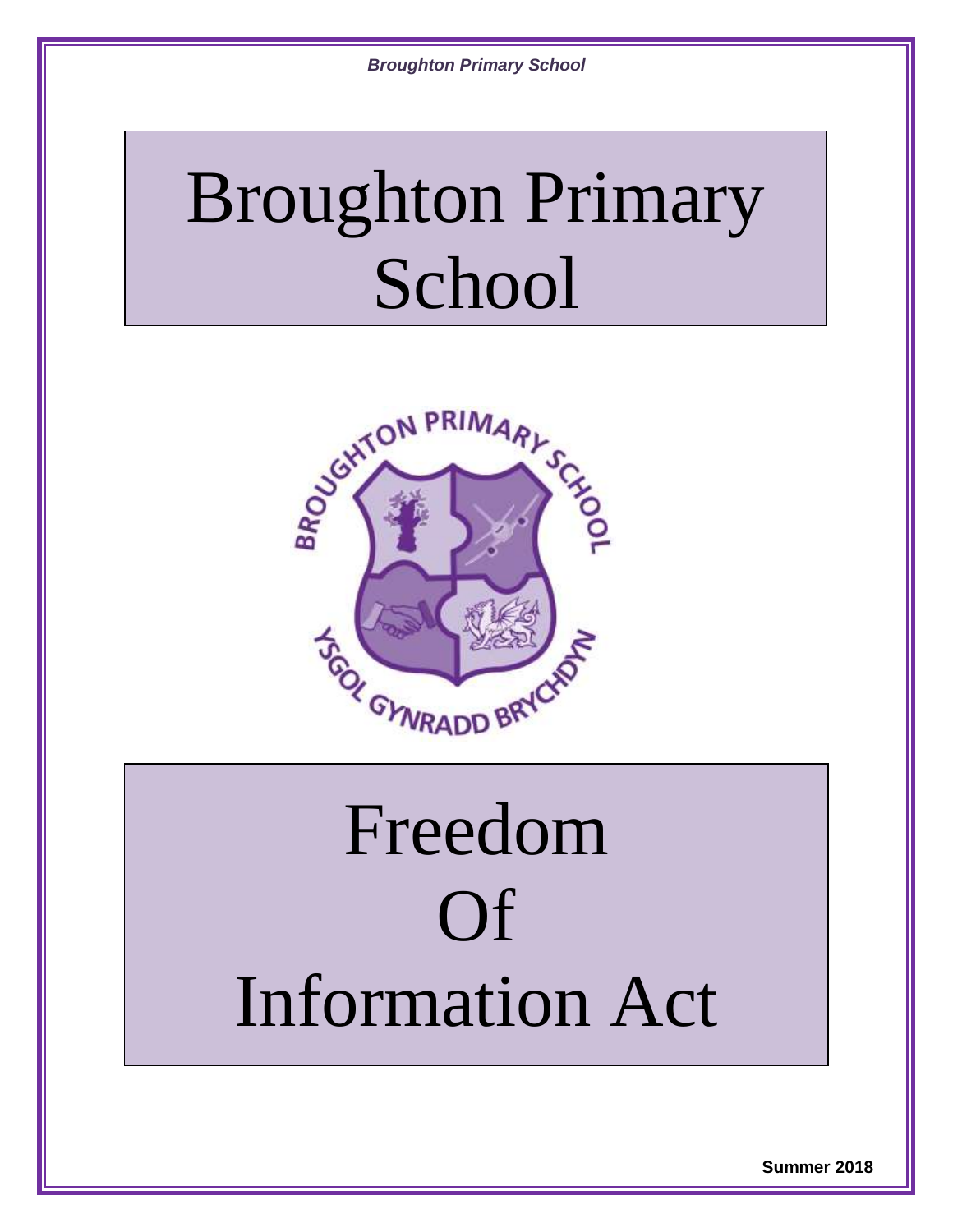# **Freedom of Information**

We believe this policy should be a working document that is fit for purpose, represents the school ethos, enables consistency and quality across the school and is related to the following legislation:

- Data Protection Act 2018
- **Freedom of Information Act 2000**
- **Environmental Information Regulations 2004**
- **Equality Act 2010**

The following documentation is also related to this policy:

- Equality Act 2010: Advice for Schools (DfE)
- Race Disparity Audit Summary Findings from the Ethnicity Facts and Figures Website (Cabinet Office)

We are aware that the General Data Protection Regulations (GDPR) has entirely replaced the previous Data Protection Act (DPA) making changes to many existing data protection rules and regulations that schools, academies and other educational establishments adhered to under the DPA. The principal aim of the GDPR is to strengthen and unify the safety and security of all data held within an organisation.

We are aware that under the Freedom of Information Act 2000 (FOIA) we have a legal duty to supply certain information to enquirers and that we must be clear and proactive about the information we make public.

To do this we have in place a publication scheme that sets out:

- The classes of information we publish or intend to publish
- The manner in which the information will be published
- How to request information
- Payment for information

We are committed to the aims of the FOIA and the access provisions of the Data Protection Act 1998 by promoting an open transparent policy as we believe the public have a right to access the recorded information held by us.

We understand that recorded information held by us relates to the business of the School and includes information that is:

- created and held by us
- created by us but held by another organisation on our behalf
- held by us but relating to the Governor Body
- held by us but provided by third parties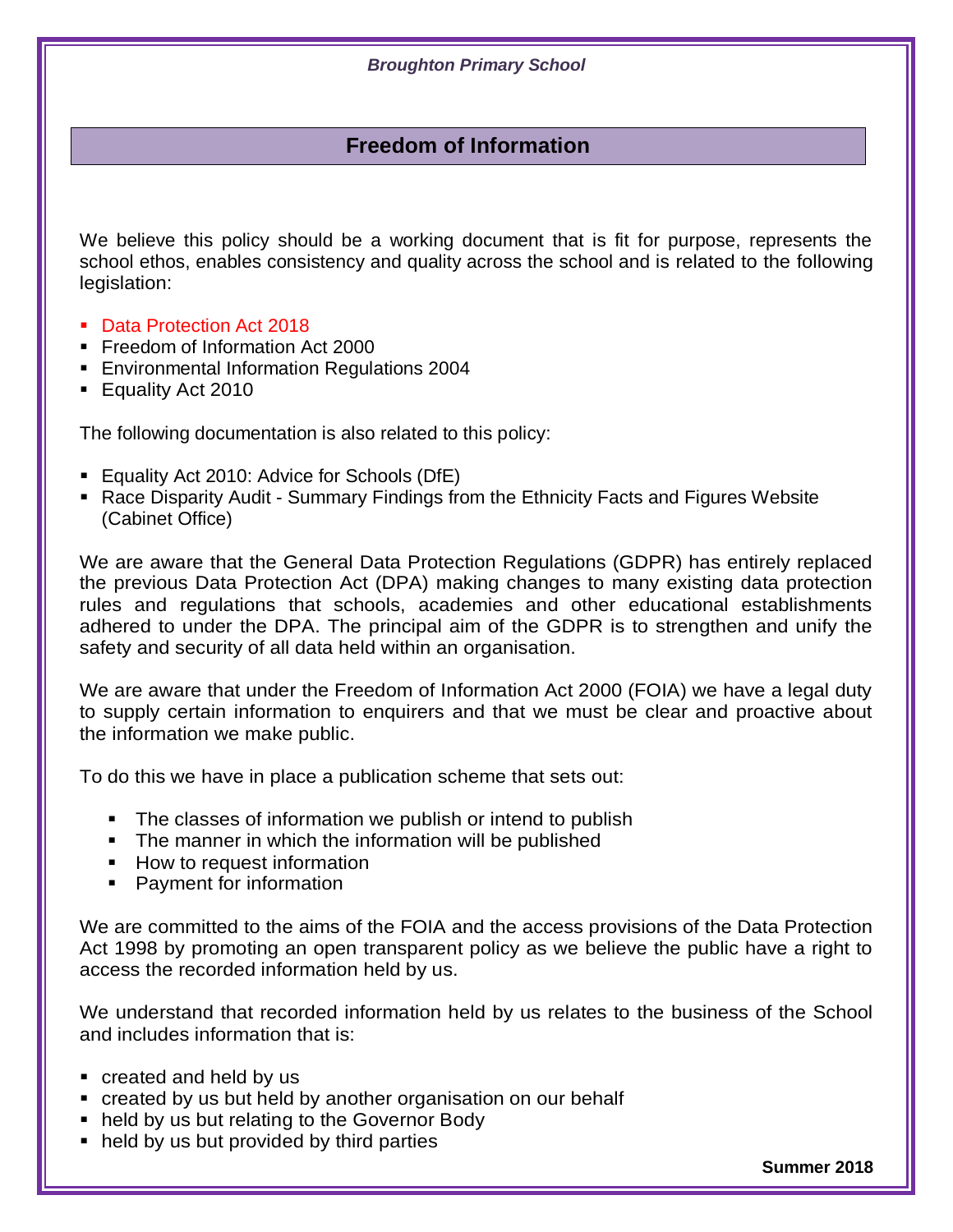We believe the FOIA will encourage greater openness and accountability in public authorities, help increase levels of public trust, encourage improvements in our interaction with the public and provide the public with information they require in order to participate in decision making.

We understand that the FOIA allows schools to withhold certain information which are listed under Absolute exemption and qualified exemption.

We are 'under a duty to provide advice and assistance to anyone requesting information and must respond to the enquiry promptly, and in any event, within 20 working days of receipt (not including school holidays)'.

We as a school community have a commitment to promote equality. Therefore, an equality impact assessment has been undertaken and we believe this policy is in line with the Equality Act 2010.

We all have a responsibility to ensure equality permeates in to all aspects of school life and that everyone is treated equally irrespective of age, disability, gender reassignment, marriage and civil partnership, pregnancy and maternity, race, religion or belief, sex and sexual orientation. We want everyone connected with this school to feel safe, secure, valued and of equal worth.

We acknowledge the findings of the Race Disparity Audit that clearly shows how people of different ethnicities are treated across the public services of health, education, employment and the criminal justice system.

The educational section of the audit that covers: differences by region; attainment and economic disadvantage; exclusions and abuse; and destinations, has a significant importance for the strategic planning of this school.

We believe it is essential that this policy clearly identifies and outlines the roles and responsibilities of all those involved in the procedures and arrangements that is connected with this policy.

# **Aims**

- To provide certain information to enquirers under the Freedom of Information Act 2000.
- To recognise that we have a duty to provide advice and assistance to anyone requesting information.
- To ensure compliance with all relevant legislation connected to this policy.
- To work with other schools and the local authority to share good practice in order to improve this policy.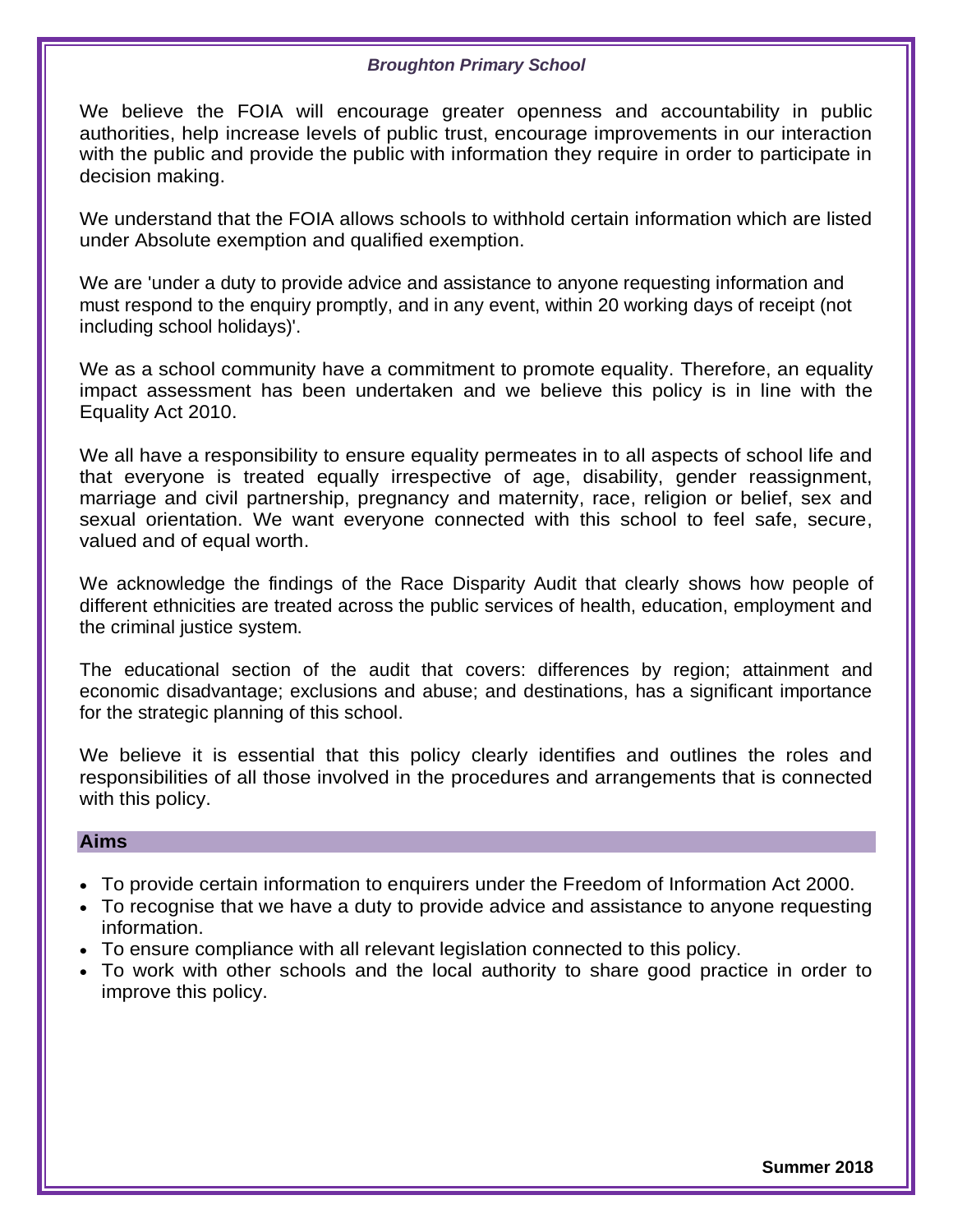# **Responsibility for the Policy and Procedure**

## **Role of the Governing Body**

The Governing Body has:

- delegated powers and responsibilities to the Headteacher as 'Data Controller' for the school;
- delegated powers and responsibilities to the Headteacher to ensure all school personnel and stakeholders are aware of and comply with this policy;
- responsibility for ensuring that the school complies with all equalities legislation;
- nominated a designated Equalities governor to ensure that appropriate action will be taken to deal with all prejudice related incidents or incidents which are a breach of this policy;
- responsibility for ensuring funding is in place to support this policy;
- responsibility for ensuring this policy and all policies are maintained and updated regularly;
- **F** responsibility for ensuring all policies are made available to parents;
- make effective use of relevant research and information to improve this policy;
- the current Chair of Governors is nominated to:
	- $\Box$  visit the school regularly;
	- $\Box$  work closely with the Headteacher and the coordinator;
	- $\Box$  ensure this policy and other linked policies are up to date;
	- $\Box$  ensure that everyone connected with the school is aware of this policy;
	- $\Box$  attend training related to this policy;
	- $\Box$  report to the Governing Body every term;
	- $\Box$  annually report to the Governing Body on the success and development of this policy.
- responsibility for the effective implementation, monitoring and evaluation of this policy.

## **Role of the Headteacher and Senior Leadership Team**

The Headteacher and the Senior Leadership Team will:

- ensure all school personnel, pupils and parents are aware of and comply with this policy;
- put into effect an action plan to ensure that this school has fully implemented the FOIA:
	- $\Box$  Publication Scheme
	- $\Box$  Training awareness
	- □ Coordination
	- $\Box$  Information and records management
	- $\Box$  Systems and procedures
- work closely with the Chair of Governor's;
- provide leadership and vision in respect of equality;
- **nake effective use of relevant research and information to improve this policy;**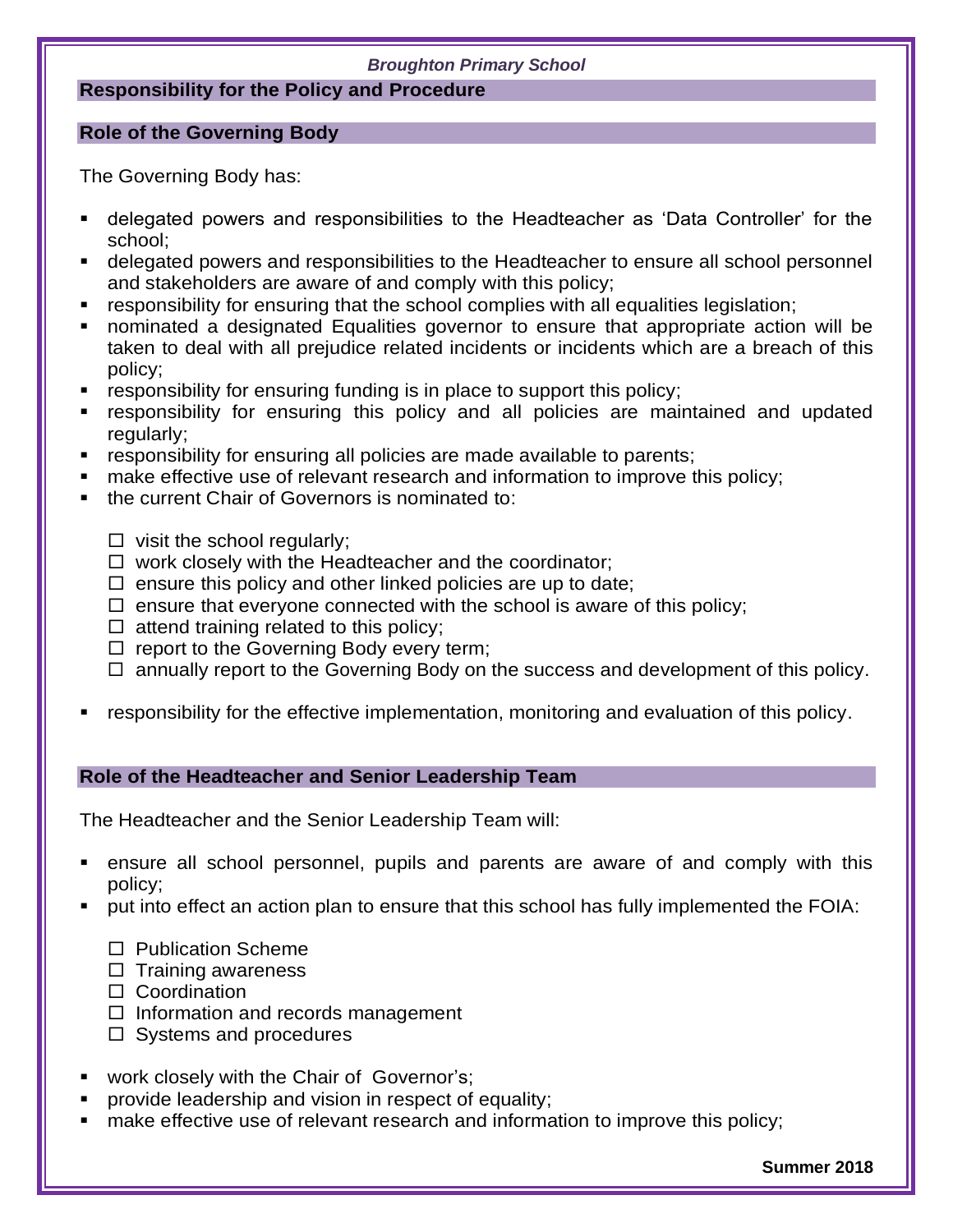- provide guidance, support and training to all staff;
- monitor the effectiveness of this policy by speaking with pupils, school personnel, parents and governors;
- annually report to the Governing Body on the success and development of this policy.

# **Role of School Personnel**

School personnel will:

- comply with all aspects of this policy;
- **be aware of all other linked policies;**
- handle all requests for information in compliance with the various acts;
- take advice from the Data Controller:
- **implement the school's equalities policy and schemes;**
- **report and deal with all incidents of discrimination;**
- **attend appropriate training sessions on equality;**
- report any concerns they have on any aspect of the school community.

## **Categories of Information Published**

Current published information is:

# **School Prospectus**

- $\Box$  The name, address, telephone number, email address and website
- $\Box$  The type of school
- $\Box$  The names of the Headteacher and Chair of Governors and contact details
- $\Box$  The Admissions policy
- $\Box$  The school's ethos and values
- $\square$  SEN policy
- $\Box$  The number of pupils on roll
- $\Box$  Attendance figures
- $\Box$  National Curriculum results for each Key Stage

# **School Profile**

- $\square$  Successes this year
- $\square$  Improvements to be made
- $\Box$  Pupil achievements at age 7
- $\Box$  Pupil achievements at age 11
- $\Box$  Analysis of results over the past three years
- $\Box$  Arrangements to ensure every child gets teaching to meet their individual needs
- $\Box$  A list of the activities and options available to all pupils
- $\Box$  Absence rates compared to other schools
- $\Box$  Pupils views of the school and how we have addressed these views
- $\Box$  The school's health, safety and well-being programme
- $\Box$  Working with parents and the community
- $\Box$  Action plan for the last Ofsted inspection
- $\Box$  Destinations of Y6 leavers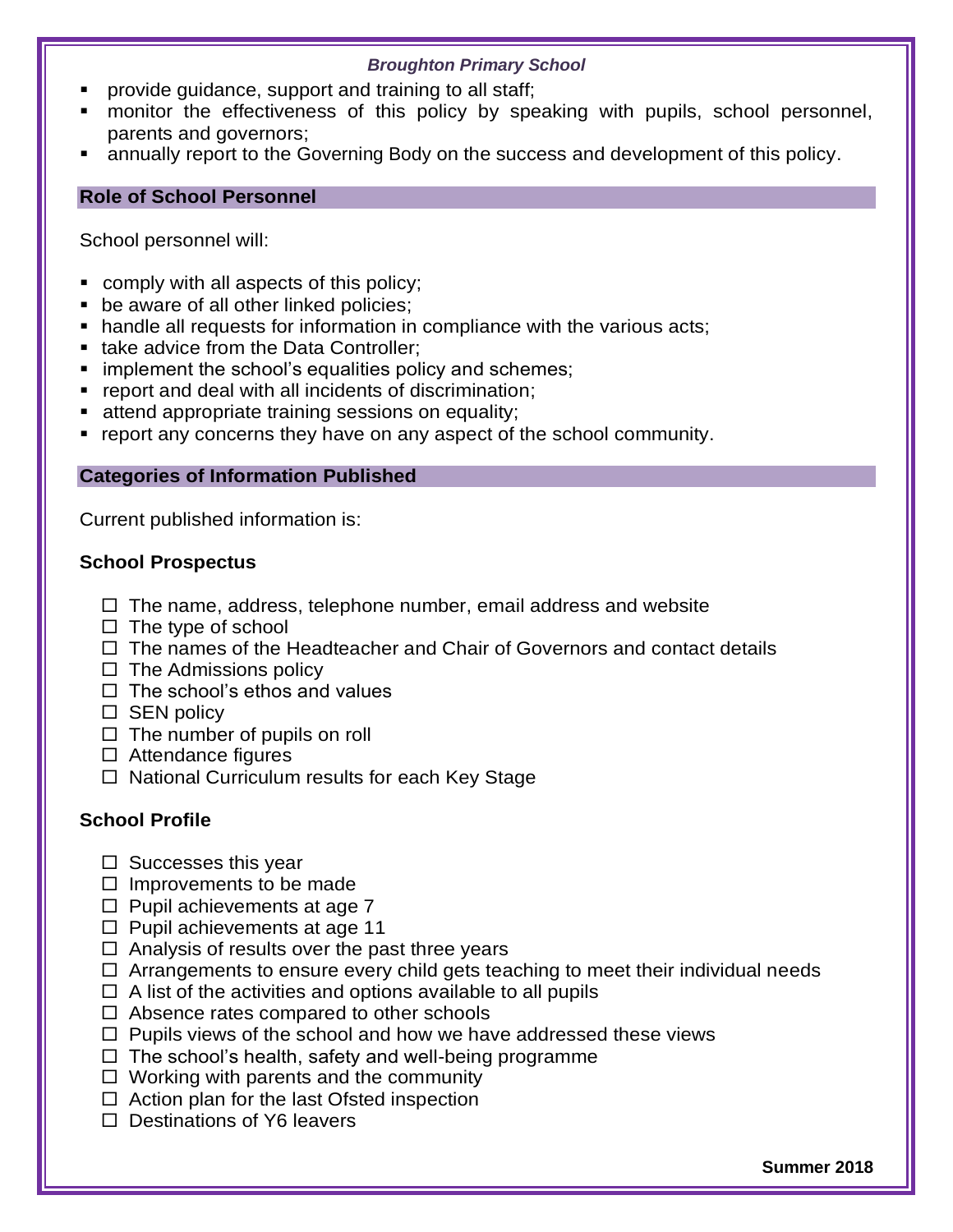## **Governors' documents**

- □ Governors Annual Report
- $\Box$  Instrument of Government
- $\Box$  Minutes of meetings of the governing body and its committees

# **Pupils and Curriculum Policies**

- □ Home-School Agreement
- $\Box$  Curriculum Policy
- $\Box$  Sex Education Policy
- $\Box$  Special Education Needs Policy
- $\Box$  Accessibility Plans
- $\Box$  Race Equality Policy
- $\Box$  Collective Worship
- □ Child Protection Policy
- $\square$  Pupil Discipline

# **School Policies and other Information related to the school**

- $\Box$  The school's Estyn Inspection Reports
- $\Box$  Post inspection action plan
- $\Box$  Charging and Remissions Policies
- $\Box$  School Session Times and Term Dates
- $\Box$  Health and Safety Policy and Risk Assessment
- □ Complaints Procedure
- $\Box$  Performance Management of Staff
- $\Box$  Staff, Discipline and Grievance
- $\Box$  Curriculum Circulars and Statutory Instruments
- $\Box$  Annex A other documents

# **Dealing with a Request for Information**

The Headteacher will deal with written requests for information by:

- deciding if the request comes under one of the following Acts namely:
	- □ Data Protection Act
	- $\Box$  Environmental Information Regulations
	- $\Box$  Freedom of Information Act
- deciding whether the school holds the information
- providing the information if it has already been made public
- **F** informing the enquirer if the school does not have that information
- deciding if information disclosed might affect the interests of a third party
- deciding if the estimated cost of complying with the request will exceed the appropriate limit
- ensuring that all personal information is excluded from a requested document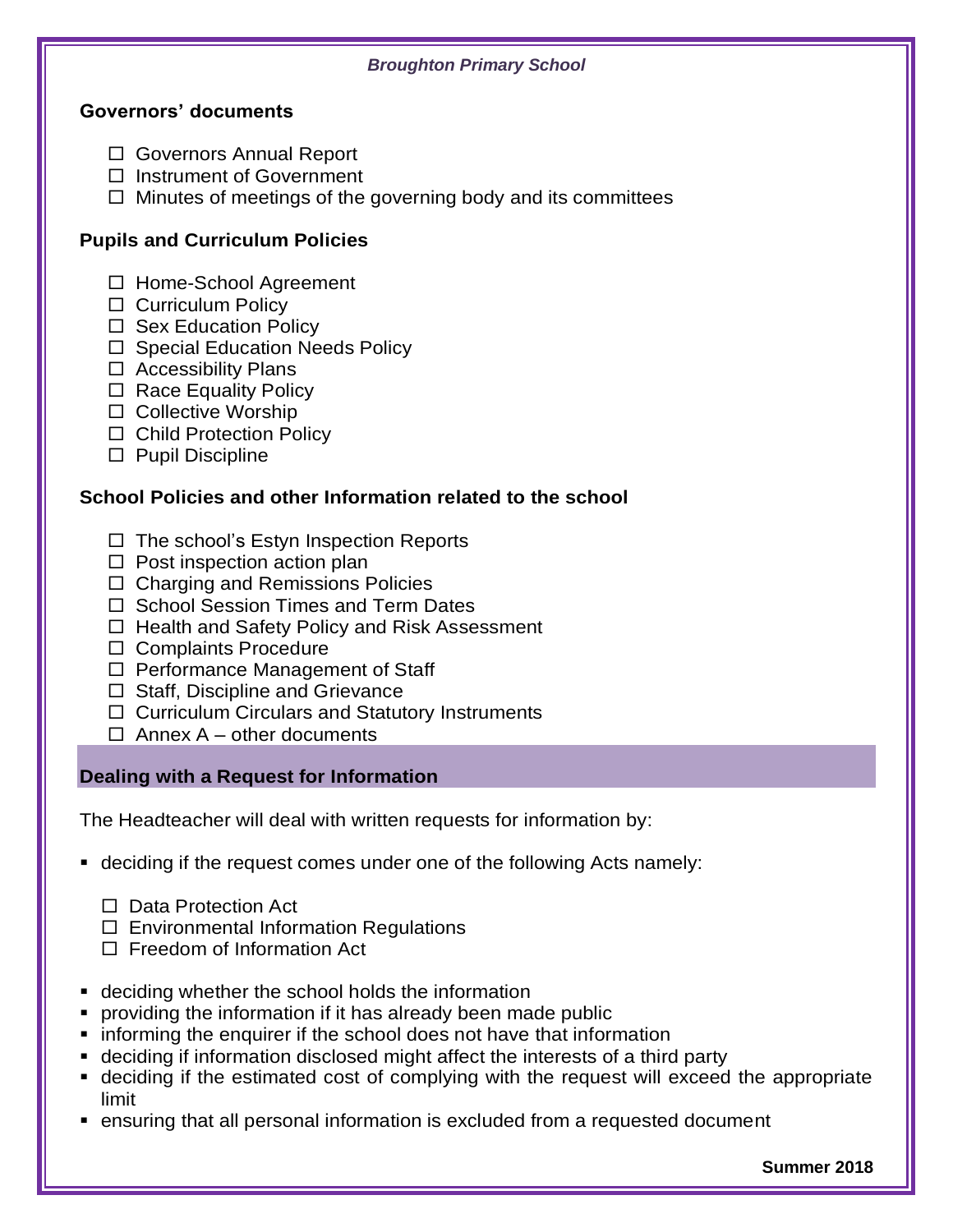- consider if the request is annoying or repeated
- dealing with a FOI request within 20 working days
- dealing with a Data Protection request within 40 calendar days.

### **Reasons for not Complying with a Request**

We accept the four reasons under the FOIA for not complying with a request for information:

- that the requested information is not held
- the cost threshold is reached
- the request is considered annoying or repeated
- that one or more of the exemptions apply

#### **Complaints**

All complaints will be dealt with by the school's complaints procedure.

#### **Information Availability**

Documents can be downloaded from the school website or by contacting the school by letter, fax or email.

#### **Payment for Information**

Information published on the website is free. A charge has been fixed for Education Records at a maximum of £50.

#### **Reporting Requests**

All requests for information will be reported to the governors by the Headteacher.

#### **Feedback and Complaints**

We actively encourage the views and suggestions from parents and the general public about how we can improve this publication scheme.

All complaints should be addressed to the Information Commissioner's Office which ensures that all organisations comply with Freedom of Information Act 2000.

## **Raising Awareness of this Policy**

We will raise awareness of this policy via:

- the School Prospectus
- the school website
- the Staff Handbook
- meetings with parents such as introductory, transition, parent-teacher consultations and periodic curriculum workshops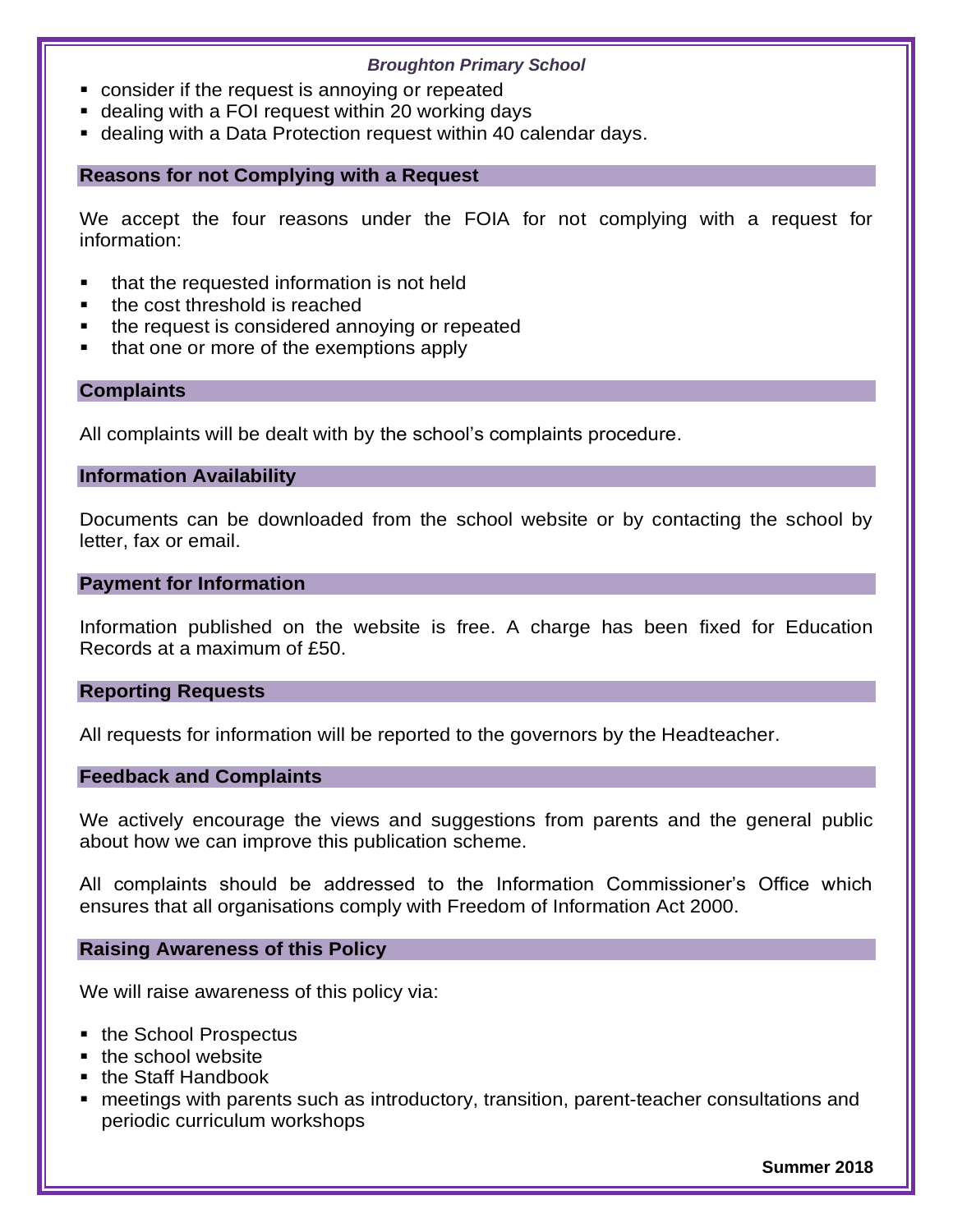- school events
- **neetings with school personnel**
- communications with home such as weekly newsletters and of end of half term newsletters
- reports such annual report to parents and Headteacher reports to the Governing Body
- **information displays in the main school entrance**

## **Training**

All school personnel:

- have equal chances of training, career development and promotion
- **•** receive training on this policy on induction which specifically covers:
	- $\square$  Freedom of Information
	- $\Box$  Data Protection Information
	- $\Box$  School Prospectus
	- $\Box$  Curriculum Policies
	- $\Box$  School Policies
	- □ Governors
	- $\Box$  Complaints
	- $\Box$  Equal opportunities
	- $\Box$  Inclusion
- receive periodic training so that they are kept up to date with new information
- **•** receive equal opportunities training on induction in order to improve their understanding of the Equality Act 2010 and its implications.

## **Equality Impact Assessment**

Under the Equality Act 2010 we have a duty not to discriminate against people on the basis of their age, disability, gender, gender identity, pregnancy or maternity, race, religion or belief and sexual orientation.

This policy has been equality impact assessed and we believe that it is in line with the Equality Act 2010 as it is fair, it does not prioritise or disadvantage any pupil and it helps to promote equality at this school.

## **Monitoring the Implementation and Effectiveness of the Policy**

The practical application of this policy will be reviewed annually or when the need arises by the coordinator, the Headteacher and the nominated governor.

A statement of the policy's effectiveness and the necessary recommendations for improvement will be presented to the Governing Body for further discussion and endorsement.